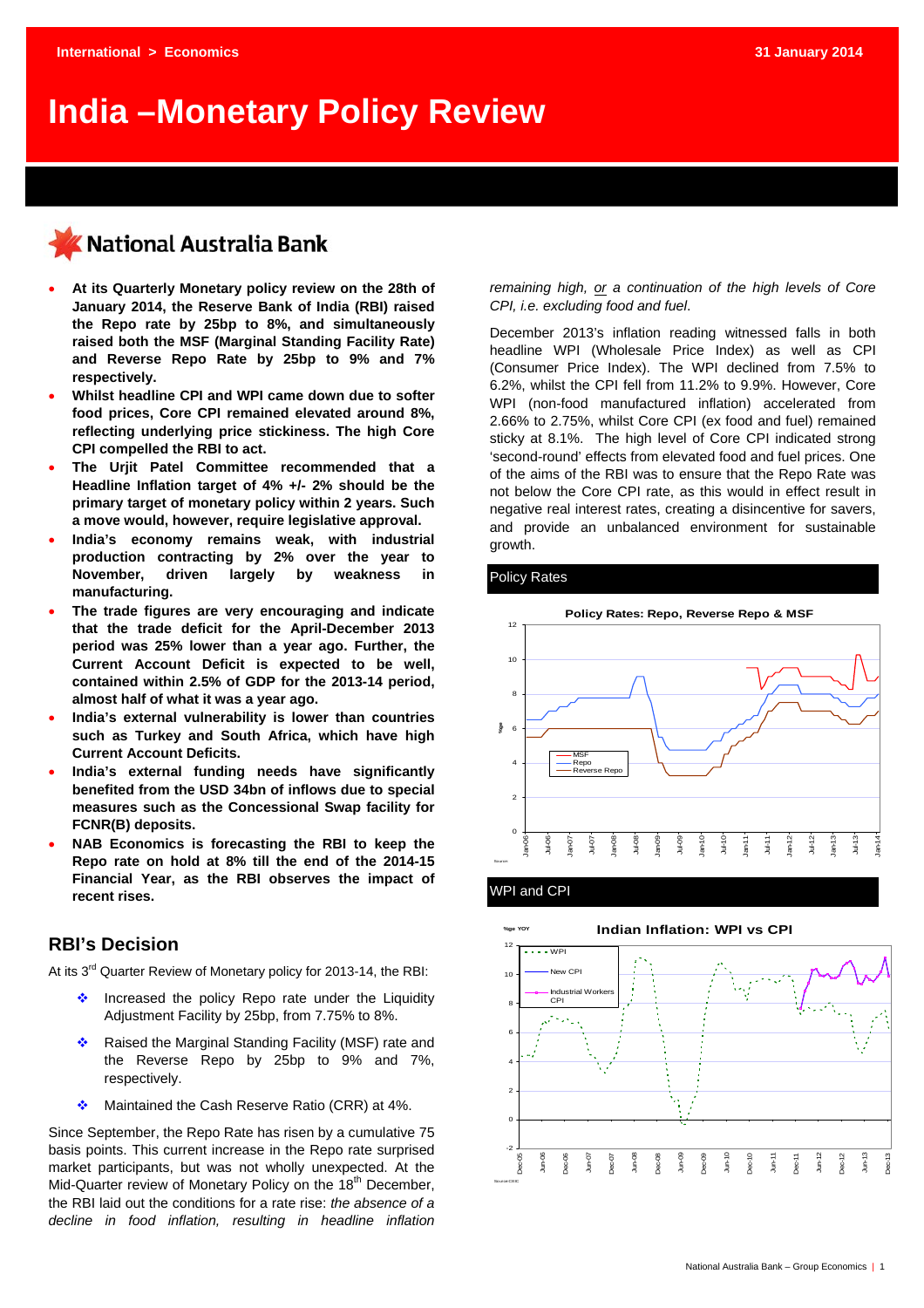#### Core Inflation: CPI vs. WPI



The fall in the headline numbers were driven largely by falls in food prices, notably fruits and vegetables. For example, food price inflation (in the WPI) slackened from 20% over the year to November 2013 to 13.7% in December. Prices for onions, a staple of the Indian diet, decelerated sharply from 190.3% (year to November) to 39.6% in December.

Core inflation, however, accelerated. Core WPI rose on account of higher prices for chemicals, non metallic minerals and paper products. More significantly, Core CPI remained elevated due to high prices for services such as education.

*The implication of this decision is that Consumer Price Inflation (both Headline and Core) will be more closely monitored in setting monetary policy decisions, partly stemming from the recommendations of the Urjit Patel Committee on the Monetary Policy Framework (see section below). Furthermore, recent turbulence in Emerging Markets due to concerns about Fed tapering may have influenced the RBI (along with the Central Banks of Turkey and Brazil) to hike rates.* 

#### **Urjit Patel Committee Recommendations**

As part of a comprehensive review of India's Monetary Policy regime, a Committee chaired by Urjit Patel, Deputy Governor of the RBI, was tasked with delivering a Report on India's proposed monetary policy framework.

*The Report highlighted that inflation-targetting as measured by the (Headline) New CPI should be predominant objective of monetary policy. This nominal anchor should be set at 4% +/- 2%, and should be adopted by 2016.* Prior to incorporating this framework, the CPI needs to be brought down to 8% by 2015, and to 6% by 2016. The report also recommended that monetary policy decision-making should be vested in terms of a Committee, as opposed to solely with the RBI Governor.

In order to achieve these objectives, there needs to be close co-ordination between the fiscal and monetary authorities, with the Central Government aiming for a 3% Gross Fiscal Deficit Target by 2016-17.

Other noteworthy elements include the production of a biannual inflation review to provide forward guidance, as well as the scheduling of meetings every 2 months, with the flexibility to meet outside of the scheduled dates should circumstances warrant.

The RBI is currently examining these proposals. Legislative approval will be required in order to pass some of the measures such as the formal adoption of inflation-targeting and setting up of a Monetary Policy Committee. Whilst a move towards inflation targeting will provide policy certainty and help contain India' high inflation rate, food and fuel currently account for 57.1% of the CPI basket. Whilst these play an important part (as empirically demonstrated in the report) in forming inflation expectations, they largely depend on factors well outside the control of the RBI: weather, food storage & distribution, as well geopolitical tensions. T*here is a risk, therefore, that a rigid adherence to this measure could result in excessively high interest rates, damaging growth and employment*.

On *liquidity management,* the Committee would like to lessen the dependency on overnight repos, and enhance the importance of the *14-day term repo* facility. It highlighted the inherent superiority of the 14-day term repo facility as it allowed market participants to on lend/repo term money in the interbank market and develop segments and yields for term transactions.

## **Growth and Production**

Economic activity continues to disappoint, with Industrial Production contracting by -2.1% in November, driven largely by a -3.5% fall in manufacturing. Electricity production (6.3%) was the standout on a sector basis, and mining (1%) too recorded a welcome expansion, due to an increase in coal production.

In manufacturing, segments such as communication equipment, computer equipment, and furniture were very weak; conversely, chemicals, along with electrical machinery and apparel were better performing.

#### Industrial Production: Sectoral

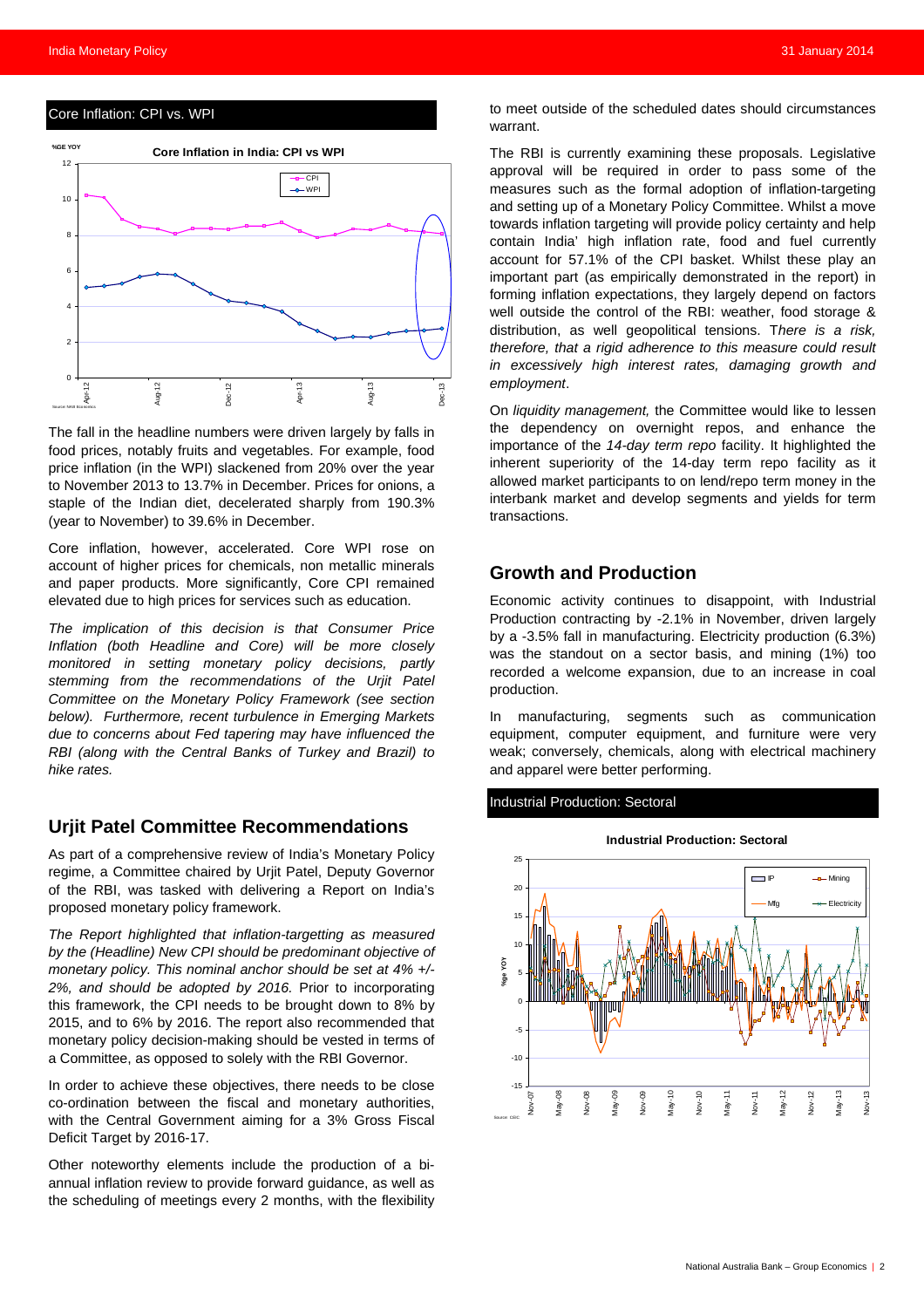#### Industrial Production: Use Based



By use, the weakness was clearly evident in the production of consumer goods (-8.7%): this was clearly impacted by the sharp fall in consumer durables (-21.5%). A weak economy, combined with a high inflationary environment has clearly taken its toll on consumer spending. The volatile capital goods segment was flat, although improved from October's contractionary reading. Intermediate goods production – a measure of downstream demand – grew by 3.3%. *All up, these results indicate that a significant turnaround in domestic demand is yet to eventuate*.

The external sector continues to be supportive, with export growth outpacing imports, resulting in a diminution in the trade deficit. Export growth eased to 3.5% in December (from 5.9% in November), although they have expanded for 6 months in a row. The easing in export growth more than offset declines in imports, with both oil (-5.8%) and non-oil imports (-28.8%) shrinking. As a result, the trade deficit for December was 42% below year ago levels. *For the April-December 2013 period, the trade deficit was 25% below year ago levels*.



## **External and Financial**

Following the release of the Monetary Policy Announcement, the Indian Rupee appreciated to 62.4/USD. However, there was a slight depreciation when the Fed announced that it was scaling back its asset purchases to USD65bn/month. The INR was trading at 62.9/USD – well ahead of the lows it reached in late August.

#### Indian Rupee to US Dollar



The 1-month implied FX volatility, a measure of expected moves in the exchange rate used to price options, was around 9.9%, well below the recent peak of 22.7% in September.

#### X Volatility: 1-Month Implied



Improvement in the rupee volatility has helped bolster foreign investor sentiment in Indian financial assets. Volatility creates exchange rate risk for overseas investors and acts as a deterrent to investment in Indian financial assets. In fact, this is exactly what happened when investors (particularly debt investors) shunned Indian assets when the currency came under severe pressure during the  $3<sup>rd</sup>$  quarter of last year. However, they have since returned to market.

#### FII Flow: Debt and Equity



India's external position has considerably strengthened during the course of 2013. There has been a sharp compression in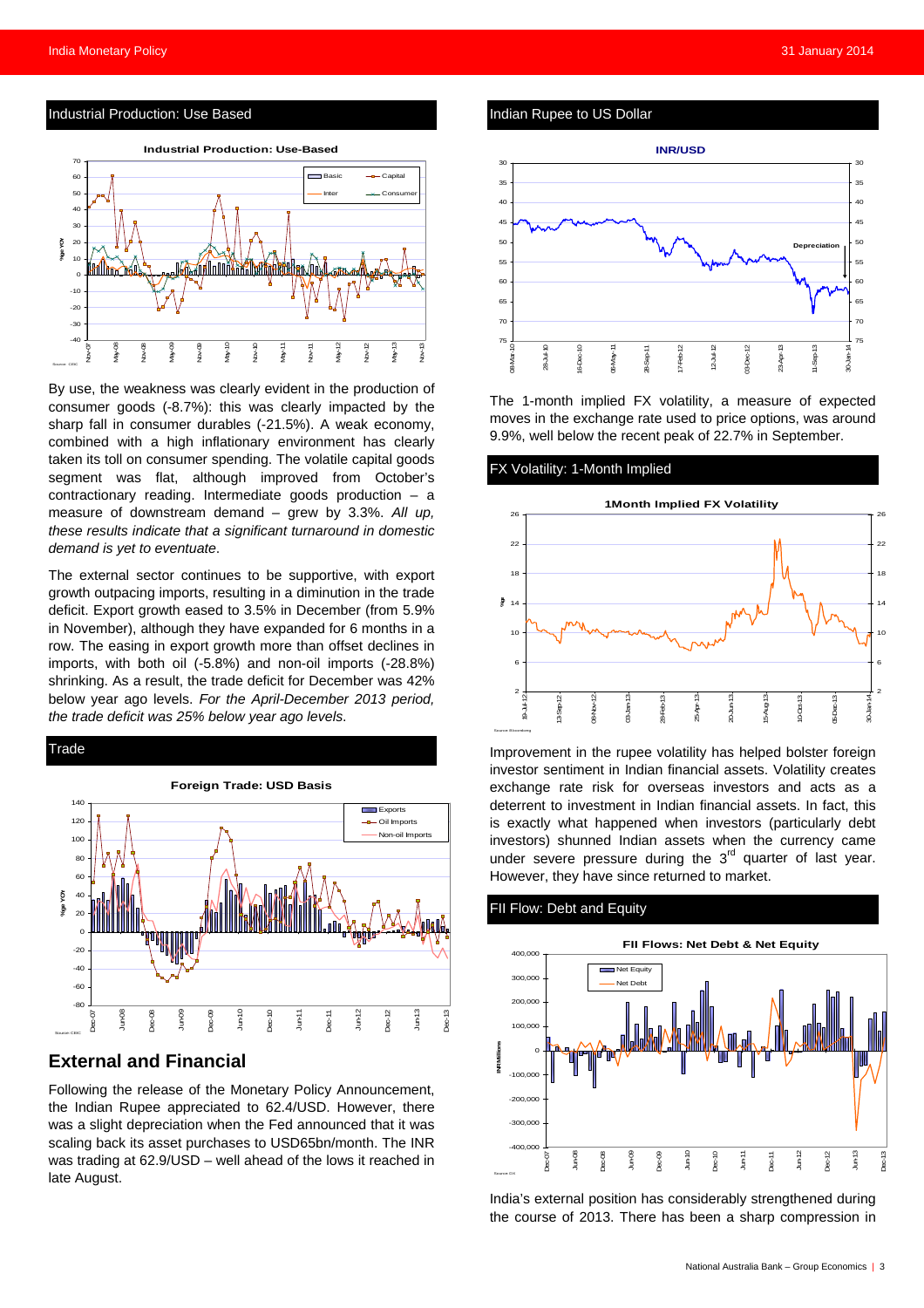the trade deficit. This has manifested in a much improved Current Account position. During the September quarter, India's Current Account Deficit (as a ratio to GDP) was 1.2%: by comparison it was 6.5% as at December quarter, 2012. Restrictions on gold imports, as well as softer domestic demand have helped. *It is expected that India's Current Account Deficit for the 2013-14 Financial Year will remain below 2.5% of GDP, almost half the 4.8% recorded in the 2012-14 FY*.

Recent tapering by the US Federal Reserve, as well as concerns about China's growth have generated ructions in certain Emerging market currencies are under pressure, the most glaring examples being the South African Rand and the Turkish Lira, not to mention the steep decline in the Argentinean Peso. India faces less external vulnerabilities compared to Turkey and South Africa, and to a lesser extent, Indonesia stemming from its much improved Current Account position.

#### India's Current Account Deficit



#### Current Account Deficit: Selected Countries



In addition to lowering the Current Account Deficit, External funding concerns have also receded. The RBI offered banks (up to  $30<sup>th</sup>$  November) a Concessional Swap facility to attract FCNR(B) deposits, and also allowed them to borrow 100% of their unimpaired Tier 1 Capital from overseas. These 2 measures have together raised USD34bn in overseas funds.

#### NRI Deposit Flows



#### **Outlook**

Following the Monetary Policy meeting we are forecasting the RBI to remain on hold for an extended period. The RBI noted that it accepted the Urjit Patel Committe 'glide path' for Headline CPI moving to 8% by the end of the 2014-15 financial year, within a 7.5%-8.5% band. It indicated that it would like to watch the evolution of prices, and expected a disininflationary path stemming from recent rate rises, a broadly stable exchange rate and a negative output gap. It will also likely keep a close eye on Core CPI to assess the underlying inflationary pressures when formulating its decision making.

**We forecast the RBI to keep the Repo rate on hold at 8% till the end of the 2014-15 Financial Year, consistent with the Headline CPI easing to 8% by the end of the period. Inflation surprises (both positive and negative) would result in further intervention by the RBI.** 

This is consistent with the following comments from the RBI: '*The extent and direction of further policy steps will be data dependent, though if the disinflationary process evolves according to this baseline projection, further policy tightening in the near term is not anticipated at this juncture*'.

John Sharma Economist – Sovereign Risk [john.sharma@nab.com.au](mailto:john.sharma@nab.com.au) Tom Taylor Head of International Economics [Tom\\_Taylor@national.com.au](mailto:Tom_Taylor@national.com.au)